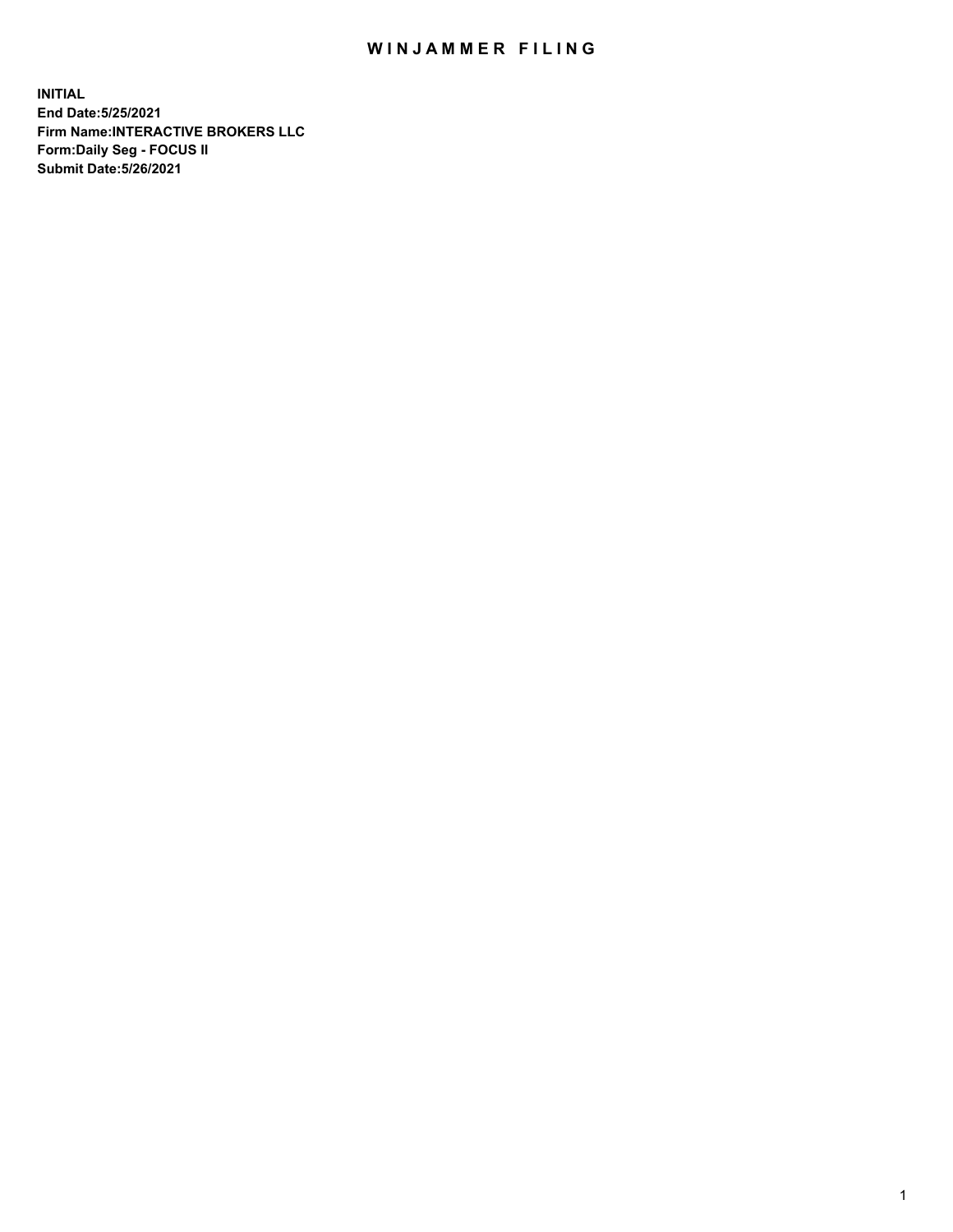**INITIAL End Date:5/25/2021 Firm Name:INTERACTIVE BROKERS LLC Form:Daily Seg - FOCUS II Submit Date:5/26/2021 Daily Segregation - Cover Page**

| Name of Company                                                                                                                                                                                                                                                                                                                | <b>INTERACTIVE BROKERS LLC</b>                                                   |
|--------------------------------------------------------------------------------------------------------------------------------------------------------------------------------------------------------------------------------------------------------------------------------------------------------------------------------|----------------------------------------------------------------------------------|
| <b>Contact Name</b>                                                                                                                                                                                                                                                                                                            | James Menicucci                                                                  |
| <b>Contact Phone Number</b>                                                                                                                                                                                                                                                                                                    | 203-618-8085                                                                     |
| <b>Contact Email Address</b>                                                                                                                                                                                                                                                                                                   | jmenicucci@interactivebrokers.c<br>om                                            |
| FCM's Customer Segregated Funds Residual Interest Target (choose one):<br>a. Minimum dollar amount: ; or<br>b. Minimum percentage of customer segregated funds required:% ; or<br>c. Dollar amount range between: and; or<br>d. Percentage range of customer segregated funds required between:% and%.                         | <u>0</u><br>$\overline{\mathbf{0}}$<br>155,000,000 245,000,000<br>0 <sub>0</sub> |
| FCM's Customer Secured Amount Funds Residual Interest Target (choose one):<br>a. Minimum dollar amount: ; or<br>b. Minimum percentage of customer secured funds required:% ; or<br>c. Dollar amount range between: and; or<br>d. Percentage range of customer secured funds required between:% and%.                           | <u>0</u><br>$\overline{\mathbf{0}}$<br>80,000,000 120,000,000<br>0 <sub>0</sub>  |
| FCM's Cleared Swaps Customer Collateral Residual Interest Target (choose one):<br>a. Minimum dollar amount: ; or<br>b. Minimum percentage of cleared swaps customer collateral required:% ; or<br>c. Dollar amount range between: and; or<br>d. Percentage range of cleared swaps customer collateral required between:% and%. | <u>0</u><br>$\underline{\mathbf{0}}$<br>0 <sub>0</sub><br>0 <sub>0</sub>         |

Attach supporting documents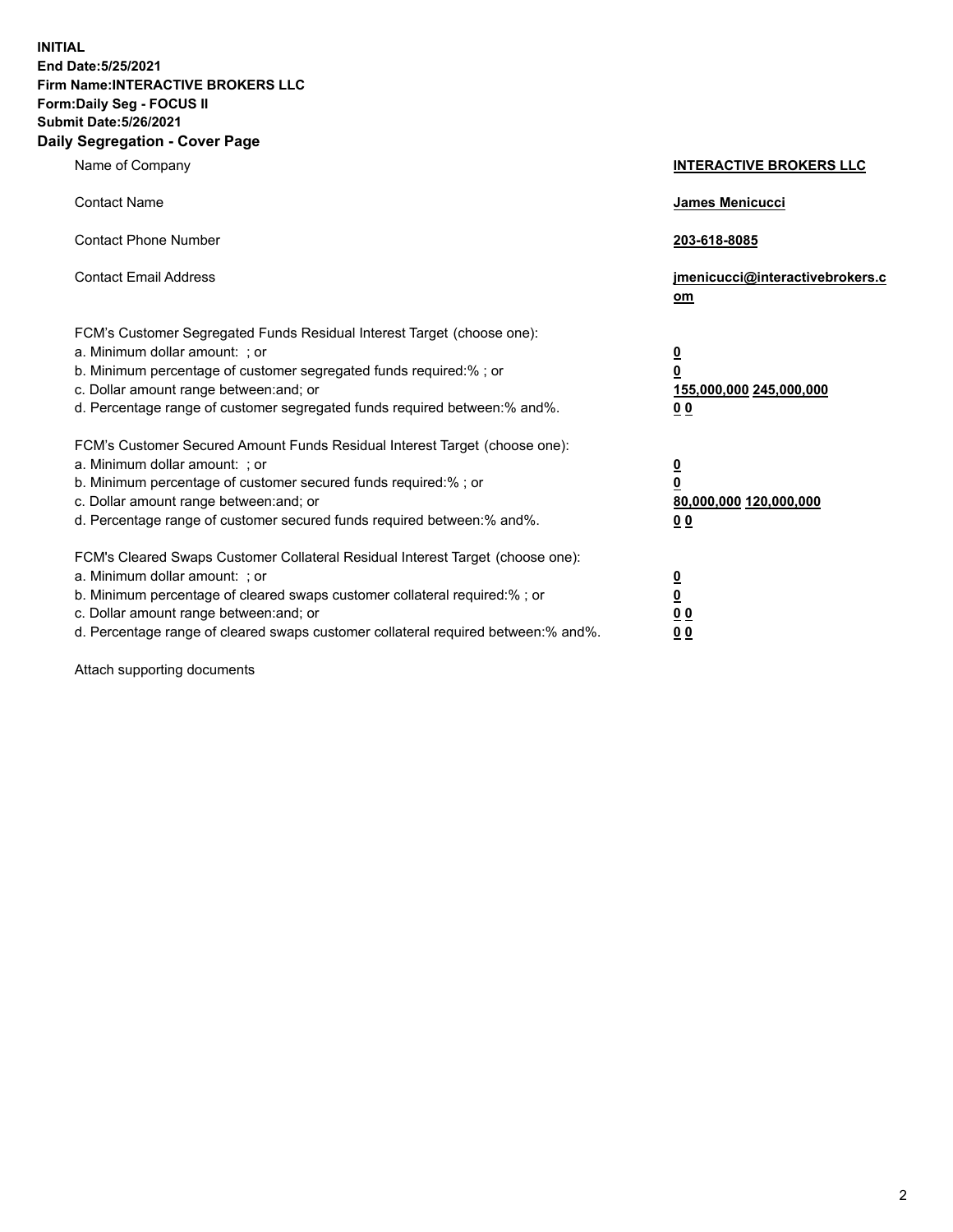**INITIAL End Date:5/25/2021 Firm Name:INTERACTIVE BROKERS LLC Form:Daily Seg - FOCUS II Submit Date:5/26/2021 Daily Segregation - Secured Amounts**

## Foreign Futures and Foreign Options Secured Amounts Amount required to be set aside pursuant to law, rule or regulation of a foreign government or a rule of a self-regulatory organization authorized thereunder **0** [7305] 1. Net ledger balance - Foreign Futures and Foreign Option Trading - All Customers A. Cash **484,018,413** [7315] B. Securities (at market) **0** [7317] 2. Net unrealized profit (loss) in open futures contracts traded on a foreign board of trade **44,566,771** [7325] 3. Exchange traded options a. Market value of open option contracts purchased on a foreign board of trade **103,293** [7335] b. Market value of open contracts granted (sold) on a foreign board of trade **-6,077** [7337] 4. Net equity (deficit) (add lines 1. 2. and 3.) **528,682,400** [7345] 5. Account liquidating to a deficit and account with a debit balances - gross amount **9,198** [7351] Less: amount offset by customer owned securities **0** [7352] **9,198** [7354] 6. Amount required to be set aside as the secured amount - Net Liquidating Equity Method (add lines 4 and 5) **528,691,598** [7355] 7. Greater of amount required to be set aside pursuant to foreign jurisdiction (above) or line 6. **528,691,598** [7360] FUNDS DEPOSITED IN SEPARATE REGULATION 30.7 ACCOUNTS 1. Cash in banks A. Banks located in the United States **100,381,755** [7500] B. Other banks qualified under Regulation 30.7 **0** [7520] **100,381,755** [7530] 2. Securities A. In safekeeping with banks located in the United States **299,998,500** [7540] B. In safekeeping with other banks qualified under Regulation 30.7 **0** [7560] **299,998,500** [7570] 3. Equities with registered futures commission merchants A. Cash **0** [7580] B. Securities **0** [7590] C. Unrealized gain (loss) on open futures contracts **0** [7600] D. Value of long option contracts **0** [7610] E. Value of short option contracts **0** [7615] **0** [7620] 4. Amounts held by clearing organizations of foreign boards of trade A. Cash **0** [7640] B. Securities **0** [7650] C. Amount due to (from) clearing organization - daily variation **0** [7660] D. Value of long option contracts **0** [7670] E. Value of short option contracts **0** [7675] **0** [7680] 5. Amounts held by members of foreign boards of trade A. Cash **220,967,660** [7700] B. Securities **0** [7710] C. Unrealized gain (loss) on open futures contracts **33,725,096** [7720] D. Value of long option contracts **103,293** [7730] E. Value of short option contracts **-6,077** [7735] **254,789,972** [7740] 6. Amounts with other depositories designated by a foreign board of trade **0** [7760] 7. Segregated funds on hand **0** [7765] 8. Total funds in separate section 30.7 accounts **655,170,227** [7770] 9. Excess (deficiency) Set Aside for Secured Amount (subtract line 7 Secured Statement Page 1 from Line 8) **126,478,629** [7380] 10. Management Target Amount for Excess funds in separate section 30.7 accounts **80,000,000** [7780] 11. Excess (deficiency) funds in separate 30.7 accounts over (under) Management Target **46,478,629** [7785]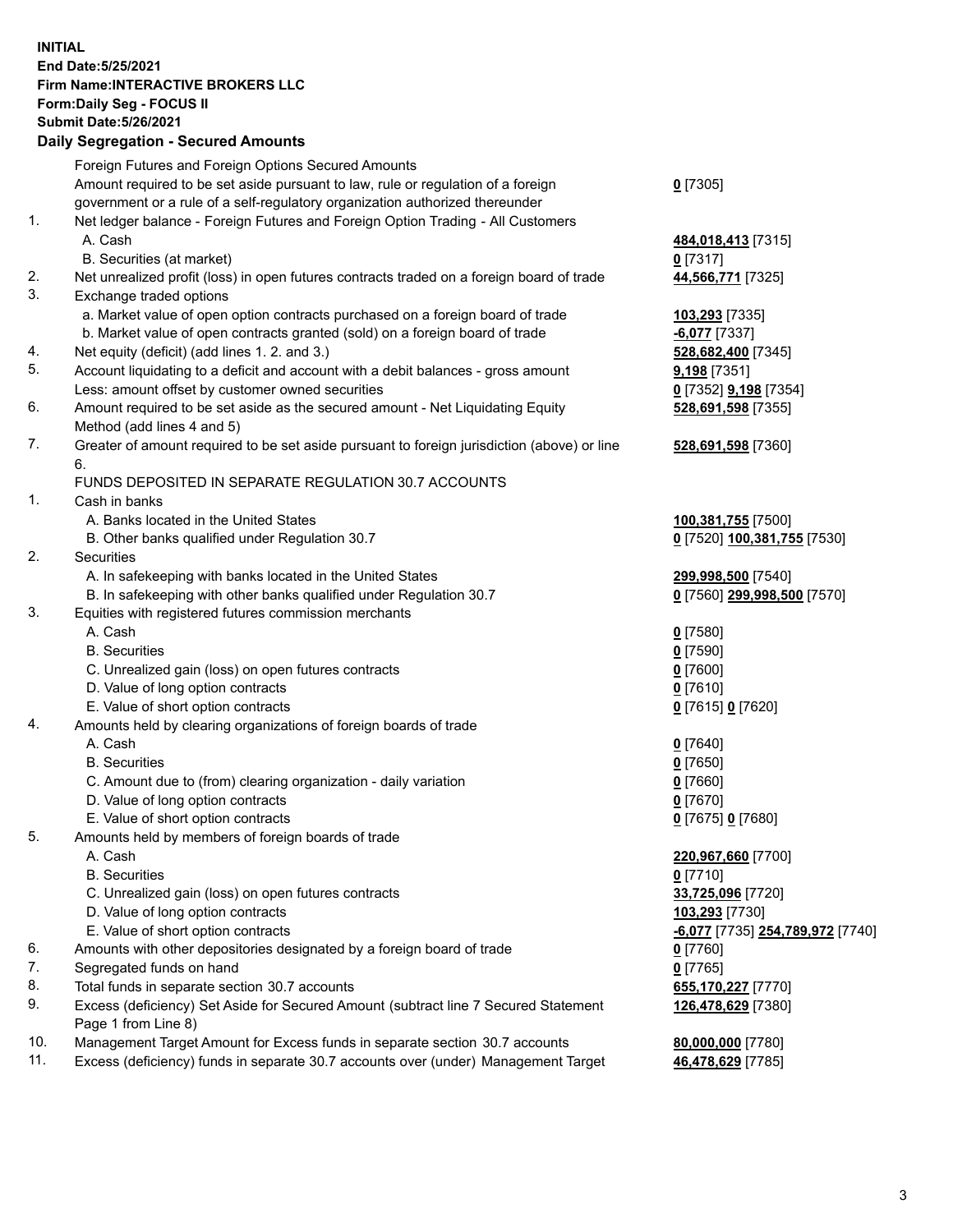**INITIAL End Date:5/25/2021 Firm Name:INTERACTIVE BROKERS LLC Form:Daily Seg - FOCUS II Submit Date:5/26/2021 Daily Segregation - Segregation Statement** SEGREGATION REQUIREMENTS(Section 4d(2) of the CEAct) 1. Net ledger balance A. Cash **6,825,439,460** [7010] B. Securities (at market) **0** [7020] 2. Net unrealized profit (loss) in open futures contracts traded on a contract market **231,268,050** [7030] 3. Exchange traded options A. Add market value of open option contracts purchased on a contract market **303,949,366** [7032] B. Deduct market value of open option contracts granted (sold) on a contract market **-243,947,488** [7033] 4. Net equity (deficit) (add lines 1, 2 and 3) **7,116,709,388** [7040] 5. Accounts liquidating to a deficit and accounts with debit balances - gross amount **1,283,784** [7045] Less: amount offset by customer securities **0** [7047] **1,283,784** [7050] 6. Amount required to be segregated (add lines 4 and 5) **7,117,993,172** [7060] FUNDS IN SEGREGATED ACCOUNTS 7. Deposited in segregated funds bank accounts A. Cash **1,673,992,497** [7070] B. Securities representing investments of customers' funds (at market) **3,250,981,990** [7080] C. Securities held for particular customers or option customers in lieu of cash (at market) **0** [7090] 8. Margins on deposit with derivatives clearing organizations of contract markets A. Cash **1,984,033,245** [7100] B. Securities representing investments of customers' funds (at market) **370,645,131** [7110] C. Securities held for particular customers or option customers in lieu of cash (at market) **0** [7120] 9. Net settlement from (to) derivatives clearing organizations of contract markets **390,695** [7130] 10. Exchange traded options A. Value of open long option contracts **303,522,533** [7132] B. Value of open short option contracts **-243,820,938** [7133] 11. Net equities with other FCMs A. Net liquidating equity **0** [7140] B. Securities representing investments of customers' funds (at market) **0** [7160] C. Securities held for particular customers or option customers in lieu of cash (at market) **0** [7170] 12. Segregated funds on hand **0** [7150] 13. Total amount in segregation (add lines 7 through 12) **7,339,745,153** [7180] 14. Excess (deficiency) funds in segregation (subtract line 6 from line 13) **221,751,981** [7190] 15. Management Target Amount for Excess funds in segregation **155,000,000** [7194] 16. Excess (deficiency) funds in segregation over (under) Management Target Amount **66,751,981** [7198]

Excess